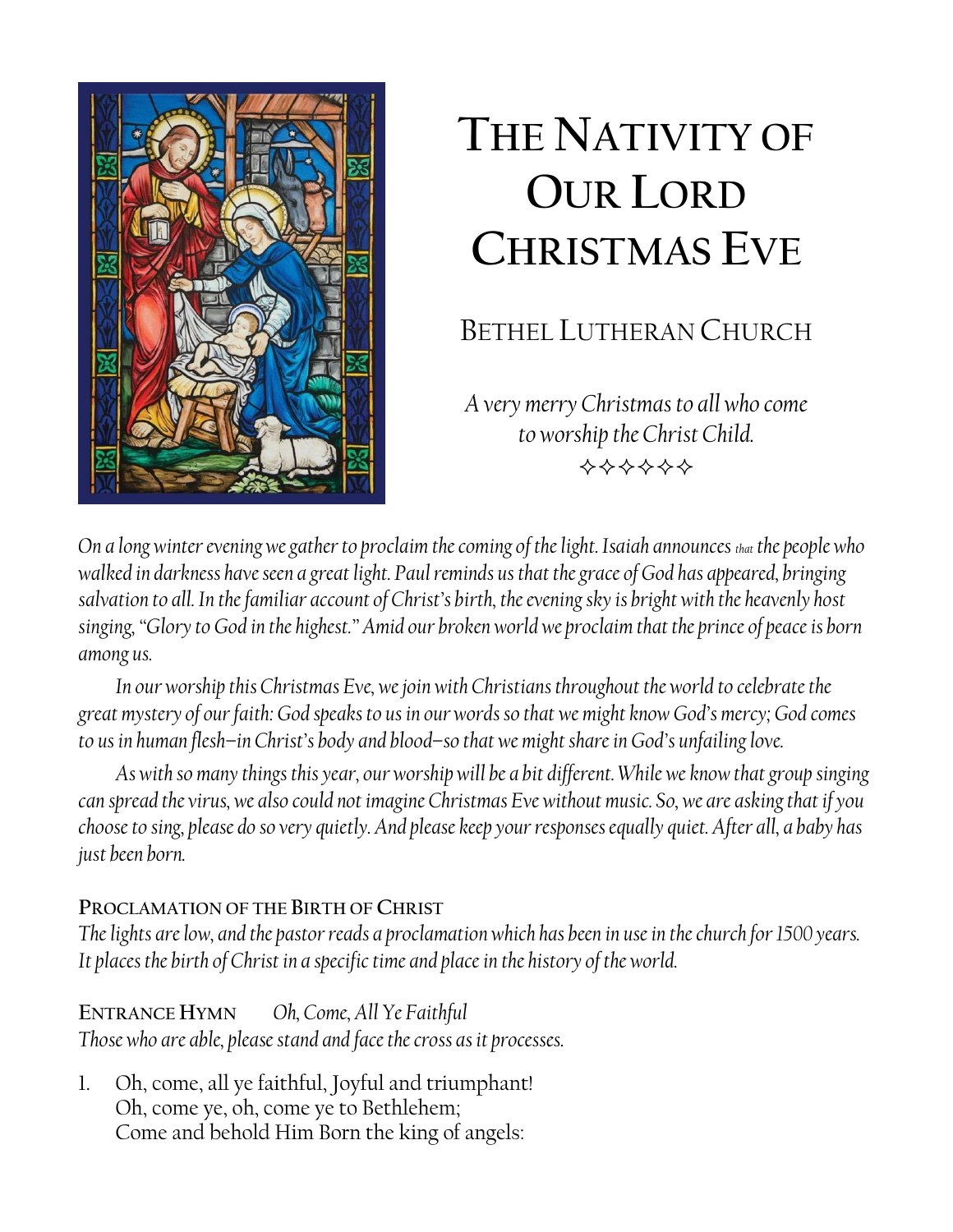*Refrain:*

Oh, come, let us adore Him, Oh, come, let us adore Him, Oh, come let us adore Him, Christ the Lord!

4. Yea, Lord, we greet Thee, born this happy morning; Jesus, to Thee be glory given! Word of the Father, now in flesh appearing: *Refrain*.

# **CONFESSION AND FORGIVENESS**

*All may make the sign of the cross, the sign marked at baptism, as the presiding minister begins.*

- P. Blessed be the Holy One of Israel, the Word made flesh, the Power of the Most High,  $+$  one God, now and forever.
- **C. Amen.**
- P. Gathered in the name of Jesus, let us confess our sin against God and our neighbor.

# *Silence for reflection and self-examination.*

- P. Gracious God,
- **C. in Christ Jesus You come among us as light shining in darkness. We confess our failure to welcome Your light. Forgive us and renew our hope, so that we may live in the light of Your grace, and open us to the peace of Christ dwelling in and among us. Amen.**
- P. God's love has appeared, born in a stable, our Savior, Christ the Lord. By His authority, I declare to you the entire forgiveness of all your sin, in the name of the Father and of the  $+$  Son, and of the Holy Spirit.
- **C. Amen.**

# **GREETING**

P. Good news of great joy, light and life, grace and peace be with you all.

**C. And also with you.**

# **HYMN OF PRAISE**

- 1. Let all together praise our God before His glorious throne; Today He opens heav'n again to give us His own Son, To give us His own Son.
- 2. He undertakes a great exchange, puts on our human frame; And in return gives us His realm, His glory, and His name, His glory and His name.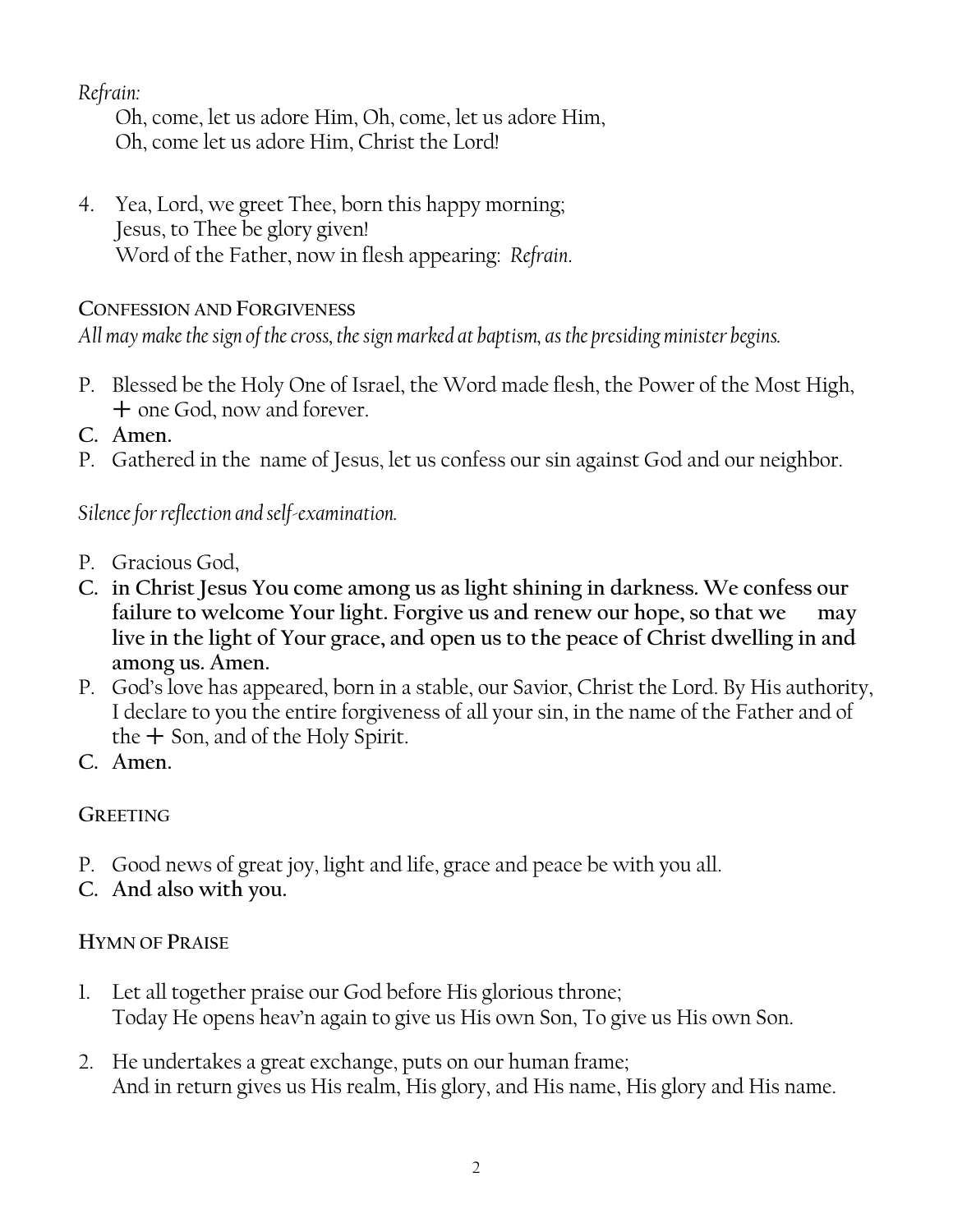#### **PRAYER OF THE DAY**

- P. Let us pray. Almighty God, You have made this holy night shine with the brightness of the true Light. Grant that here on earth we may walk in the light of Jesus' presence and in the last day wake to the brightness of His glory; through Your only Son, Jesus Christ our Lord, Who lives and reigns with You and the Holy Spirit, one God, now and forever.
- **C. Amen.**

*Congregation may be seated.*

#### **FIRST READING:** Isaiah 9:2-7

*This poem promises deliverance from oppression, a hope based on the birth of a royal child with a name full of promise. While Israel's king will practice justice and righteousness, the real basis for faith lies in God's passion for the people: The zeal of the Lord of hosts will do this!*

The people who walked in darkness have seen a great light; those who lived in a land of deep darkness—on them light has shined. You have multiplied the nation, You have increased its joy; they rejoice before You as with joy at the harvest, as people exult when dividing plunder.

For the yoke of their burden, and the bar across their shoulders, the rod of their oppressor, You have broken as on the day of Midian. For all the boots of the tramping warriors and all the garments rolled in blood shall be burned as fuel for the fire. For a Child has been born for us, a Son given to us; authority rests upon His shoulders; and He is named Wonderful Counselor, Mighty God, Everlasting Father, Prince of Peace. His authority shall grow continually, and there shall be endless peace for the throne of David and His kingdom. He will establish and uphold it with justice and with righteousness from this time onward and forevermore. The zeal of the LORD of hosts will do this.

The Word of the Lord **C. Thanks be to God.**

**PSALM 98** *Joy to the World*

- 1. Joy to the world, the Lord is come! Let earth receive its King: Let ev'ry heart prepare Him room and heav'n and nature sing, And heav'n and nature sing, and heav'n, and heav'n and nature sing.
- 4. He rules the world with truth and grace and makes the nations prove The glories of His righteousness and wonders of His love, And wonders of His love, and wonders, wonders of His love.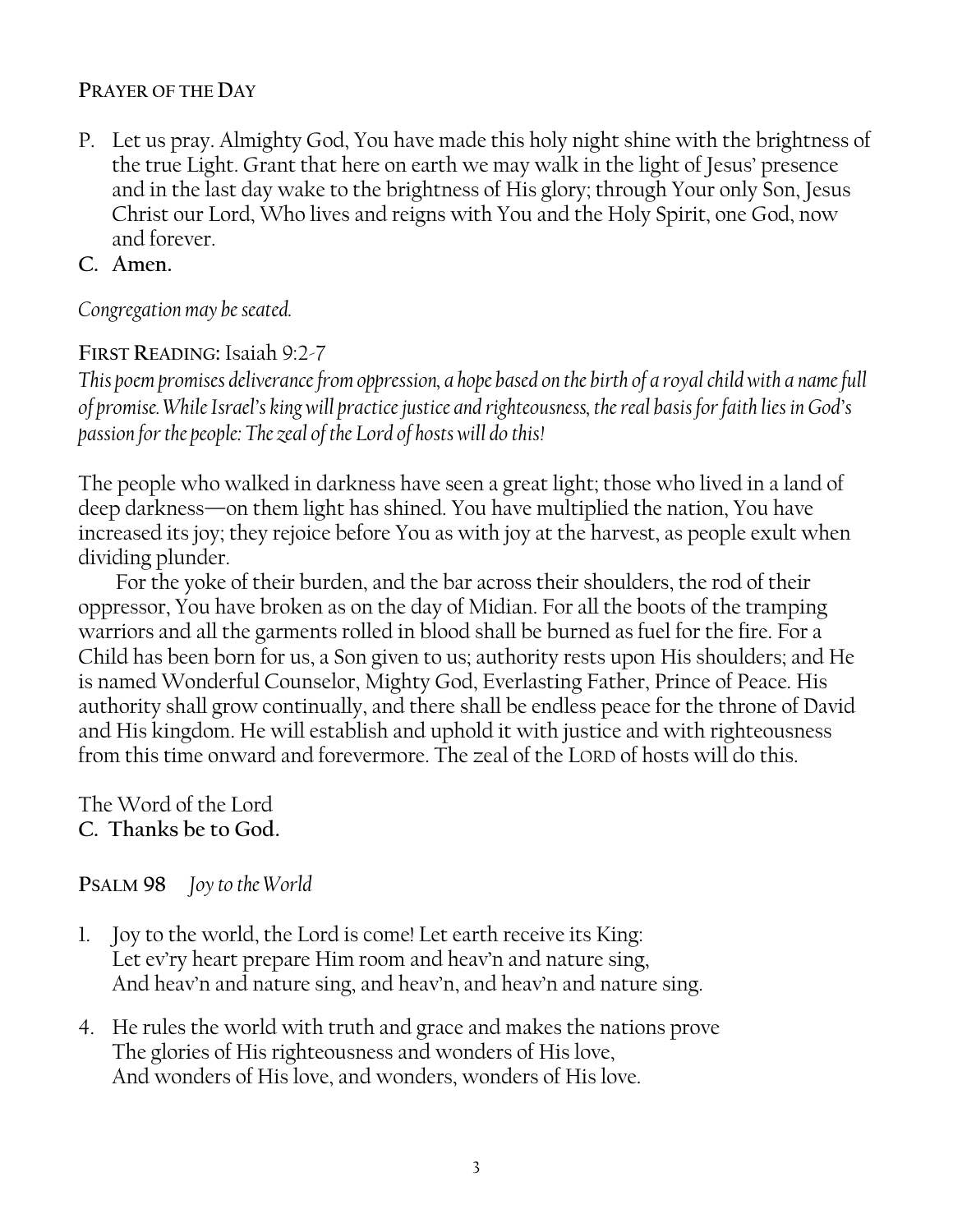#### **SECOND READING:** Titus 2:11-14

*The appearance of God's grace in Jesus Christ brings salvation for all humanity. In the present we live wisely and justly while also anticipating the hope of our Savior's final appearance.*

The grace of God has appeared, bringing salvation to all, training us to renounce impiety and worldly passions, and in the present age to live lives that are self-controlled, upright, and godly, while we wait for the blessed hope and the manifestation of the glory of our great God and Savior, Jesus Christ. He it is Who gave Himself for us that He might redeem us from all iniquity and purify for Himself a people of His own who are zealous for good deeds.

The Word of the Lord **C. Thanks be to God.**

*Those who are able, please stand.*

**HOLY GOSPEL:** St. Luke 2:1-20

*God's greatest gift comes as a baby in a manger. Angels announce the "good news of great joy" and proclaim God's blessing of peace.*

- P. The Holy Gospel according the St. Luke, the second chapter.
- **C. Glory to You, O Lord.**

In those days a decree went out from the Emperor Augustus that all the world should be registered. This was the first registration and was taken while Quirinius was governor of Syria. All went to their own towns to be registered. Joseph also went from the town of Nazareth in Galilee to Judea, to the city of David called Bethlehem, because he was descended from the house and family of David. He went to be registered with Mary, to whom he was engaged and who was expecting a child. While they were there, the time came for her to deliver her child. And she gave birth to her firstborn son and wrapped Him in bands of cloth, and laid Him in a manger, because there was no place for them in the inn.

In that region there were shepherds living in the fields, keeping watch over their flock by night. Then an angel of the Lord stood before them, and the glory of the Lord shone around them, and they were terrified. But the angel said to them, "Do not be afraid; for see—I am bringing you good news of great joy for all the people: to you is born this day in the city of David a Savior, Who is the Messiah, the Lord. This will be a sign for you: you will find a child wrapped in bands of cloth and lying in a manger." And suddenly there was with the angel a multitude of the heavenly host, praising God and saying,

"Glory to God in the highest heaven,

and on earth peace among all people, whom He favors!"

When the angels had left them and gone into heaven, the shepherds said to one another, "Let us go now to Bethlehem and see this thing that has taken place, which the Lord has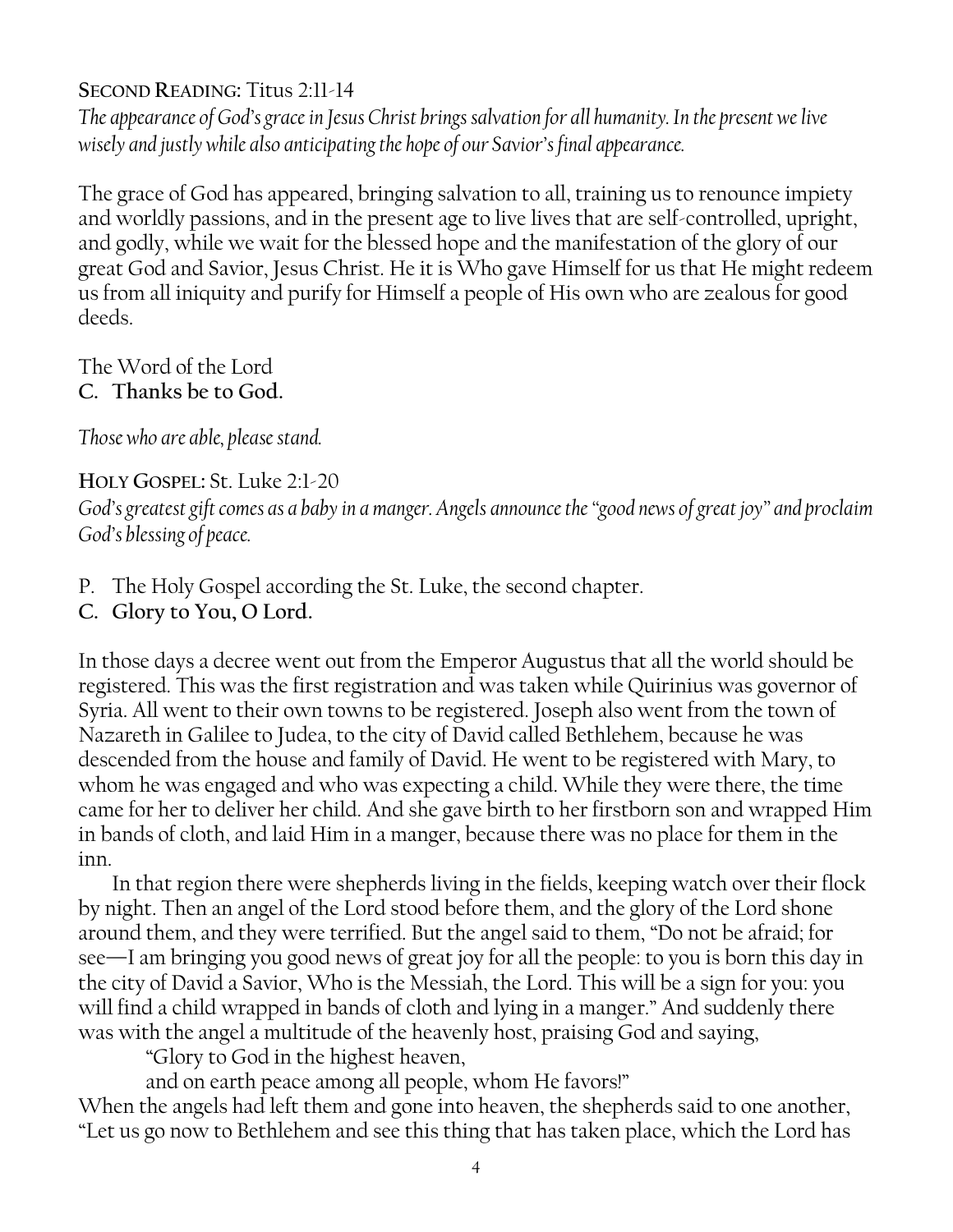made known to us" So they went with haste and found Mary and Joseph, and the Child lying in the manger. When they saw this, they made known what had been told them about this child; and all who heard it were amazed at what the shepherds told them. But Mary treasured all these words and pondered them in her heart. The shepherds returned, glorifying and praising God for all they had heard and seen, as it had been told them.

P. The Gospel of the Lord **C. Praise to You, O Christ.**

*Congregation may be seated.* 

# **SERMON**

*Those who are able, please stand.*

# **HYMN OF THE DAY** *What Child is This*

- 1. What Child is this, Who, laid to rest, on Mary's lap is sleeping? Whom angels greet with anthems sweet While shepherds' watch are keeping? This, this is Christ the king, Whom shepherds guard and angels sing; Haste, haste to bring Him laud, the babe, the son of Mary!
- 2. Why lies He in such mean estate where ox and ass are feeding? Good Christian, fear; for sinners here the silent Word is pleading. Nails, spear shall pierce Him through, the cross be borne for me, for you; Hail, hail the Word made flesh, the babe, the son of Mary!

# **THE NICENE CREED**

We believe in one God, the Father, the Almighty, maker of heaven and earth, of all that is, seen and unseen.

We believe in one Lord, Jesus Christ, the only son of God, eternally begotten of the Father, God from God, Light from Light, true God from true God, begotten, not made, of one Being with the Father. Through Him all things were made. For us and for our salvation He came down from heaven: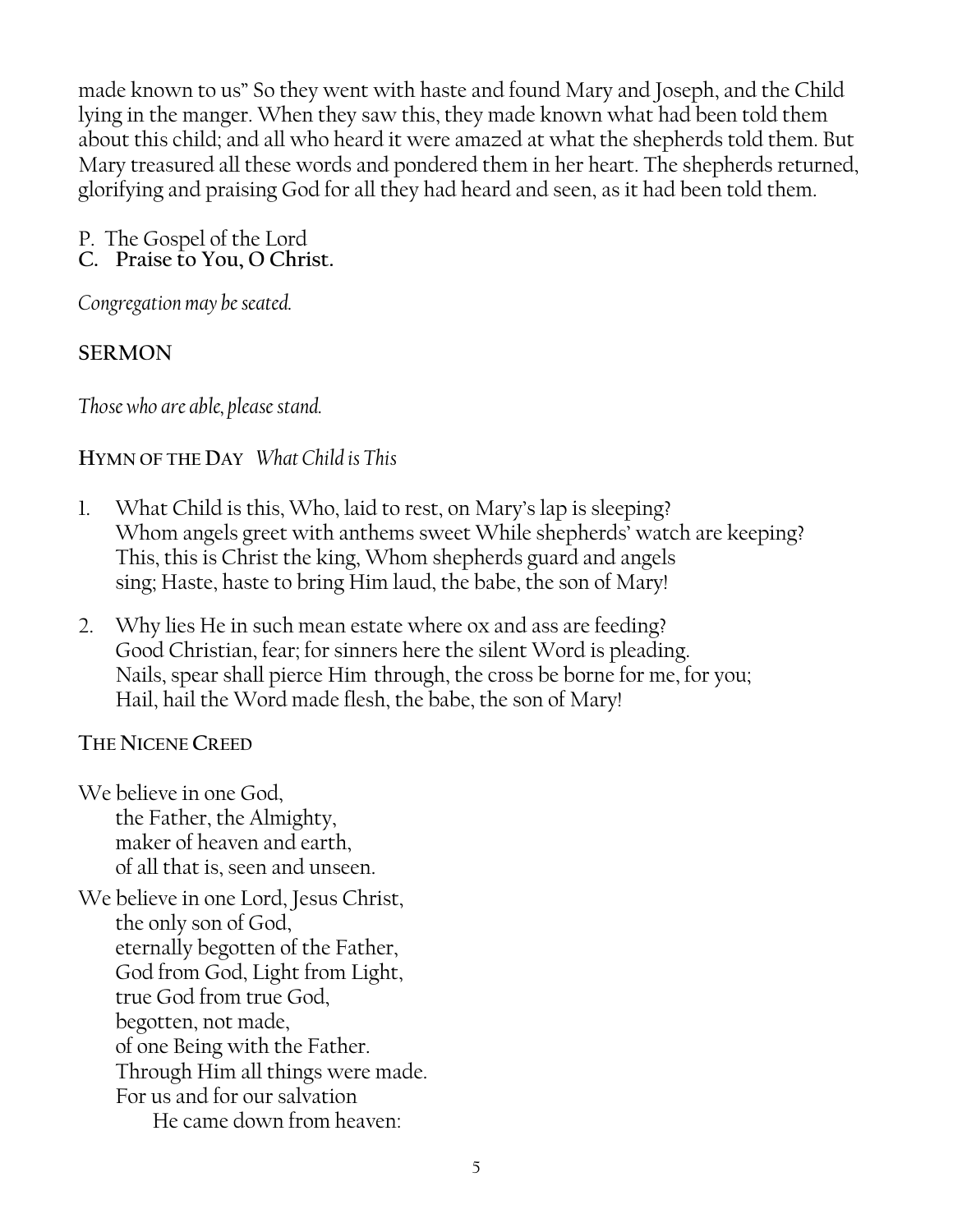by the power of the Holy Spirit He became incarnate from the Virgin Mary, and was made man. For our sake He was crucified under Pontius Pilate; He suffered death and was buried. On the third day He rose again in accordance with the Scriptures; He ascended into heaven and is seated at the right hand of the Father. He will come again in glory to judge the living and the dead, and His kingdom will have no end. We believe in the Holy Spirit, the Lord, The giver of life, Who proceeds from the Father and the Son. With the Father and the Son He is worshipped and glorified. He has spoken through the Prophets. We believe in one holy catholic and apostolic Church. We acknowledge one baptism for the forgiveness of sins. We look for the resurrection of the dead, and the life of the world to come. Amen.

#### **PRAYERS OF THE PEOPLE**

Filled with joy at the birth of the One sent to save us, let us offer our prayers to God Who gives us peace and hope.

*A brief silence.*

Mighty and merciful God, we praise You for bringing Your Word to birth among us. Strengthen with Your Spirit all the baptized, so that even where the faithful cannot assemble for worship, the whole church can together honor the birth of Jesus. Lord, in Your mercy,

C. **hear our prayer.**

We praise You for Your creation. Give respite to flocks, fields, and those who tend them. Come near to us in the beauty of nighttime, the shining of the stars, and the hush of a world at rest. May our wonder at Your creation rouse our care for all the earth. Lord, in Your mercy,

C. **hear our prayer.**

We praise You for each day that knows peace and welcomes justice. Inspire leaders of nations to seek concord where there is war and violence. Guard ambassadors, relief workers, and military personnel the world over*.* Make our own streets avenues of peace. Lord, in Your mercy,

C. **hear our prayer.**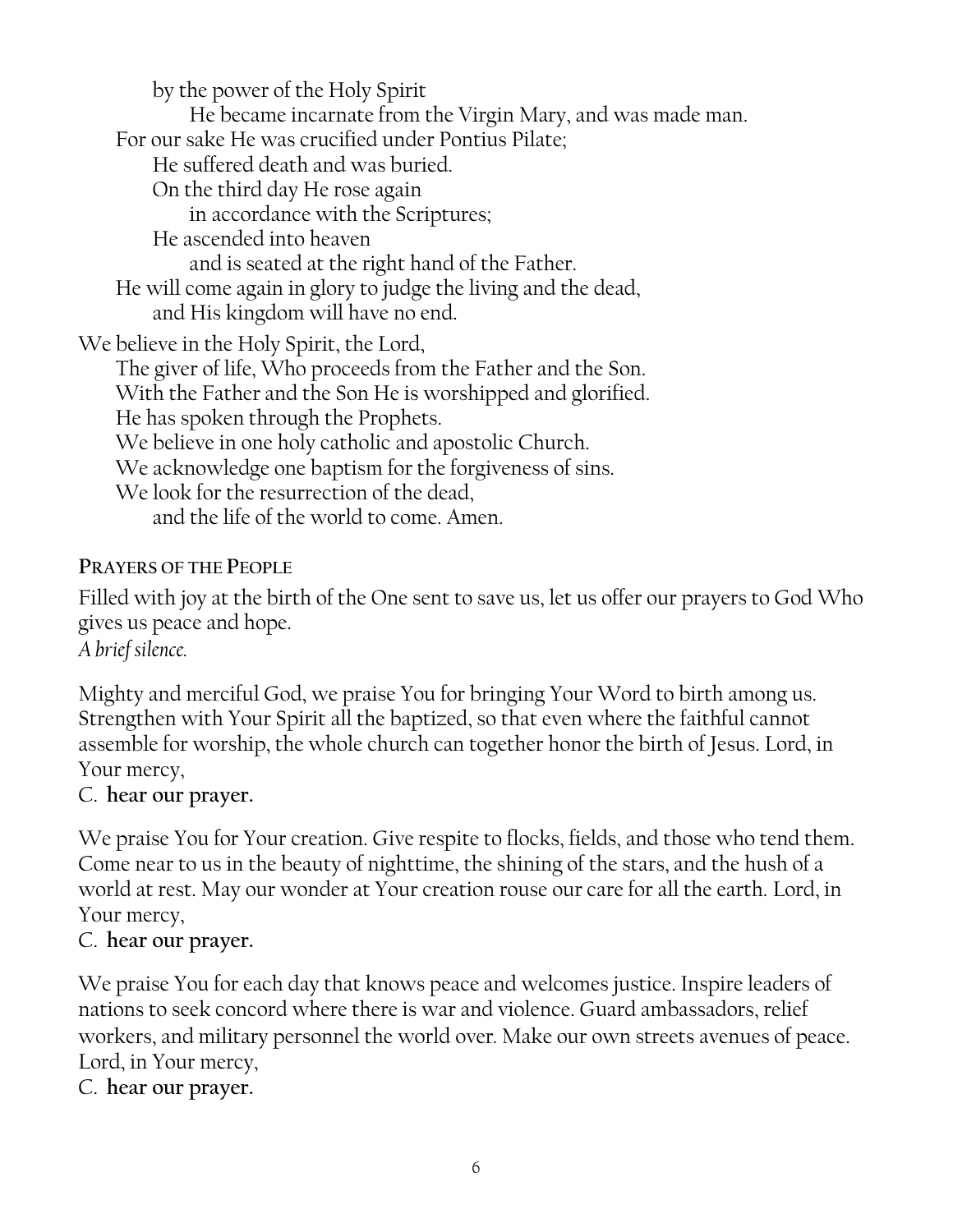We praise You for new parents with their newborns and for the joys of families of every shape and size. Comfort those who long for children, especially those losing hope. Visit the homes where there is sickness or sorrow. Abide with people who live isolated from others. Bless the children who receive no gifts this year. Lord, in Your mercy, C. **hear our prayer.**

We praise You for every sign of Your loving presence. Bring rest and reassurance to those facing struggle this night. Shelter travelers, refugees, and those without homes. Console those who lie awake due to pain, anxiety or grief. Bring Your healing to all who are in need. We pray especially for Merv, Emily, Angie, Shirlee, Lynette, Bill and Karen Pohlen, Bill Ningen, Gail, Tom, Carol, Dick and Jim. Lord, in Your mercy, C. **hear our prayer.**

We praise You for the development of coronavirus vaccines. We pray for the millions who are afflicted with Covid-19. Uphold physicians, nurses, and all health care workers, and provide medical facilities for everyone. Lord, in Your mercy,

#### C. **hear our prayer.**

We praise You for all the saints who have proclaimed Your glory in word and deed, especially those we remember in our hearts. With them, let us sing Your praise, now and forever. Lord, in Your mercy,

C. **hear our prayer.**

To You, Mighty God, Prince of peace, wonderful Counselor, we offer our praises for Your grace upon grace. Receive our prayers in the name of the one who was born to live and die and rise again for us, Jesus Christ, our Savior and Lord.

#### **C. Amen.**

**SHARING THE PEACE**

- P. The peace of the Lord be with you always.
- **C. And also with you.**

*All greet one another in the name of the Lord, saying, "Peace be with you.". The congregation may be seated.*

#### **OFFERTORY PRAYER**

- P. Good and loving God,
- **C. we rejoice in the birth of Jesus, Who came among the poor to bring the riches of Your grace. Bless the gifts we offer, and let them be a blessing for others. With the trees of the field, with all earth and heaven, we rejoice at the coming of Your Son. Amen**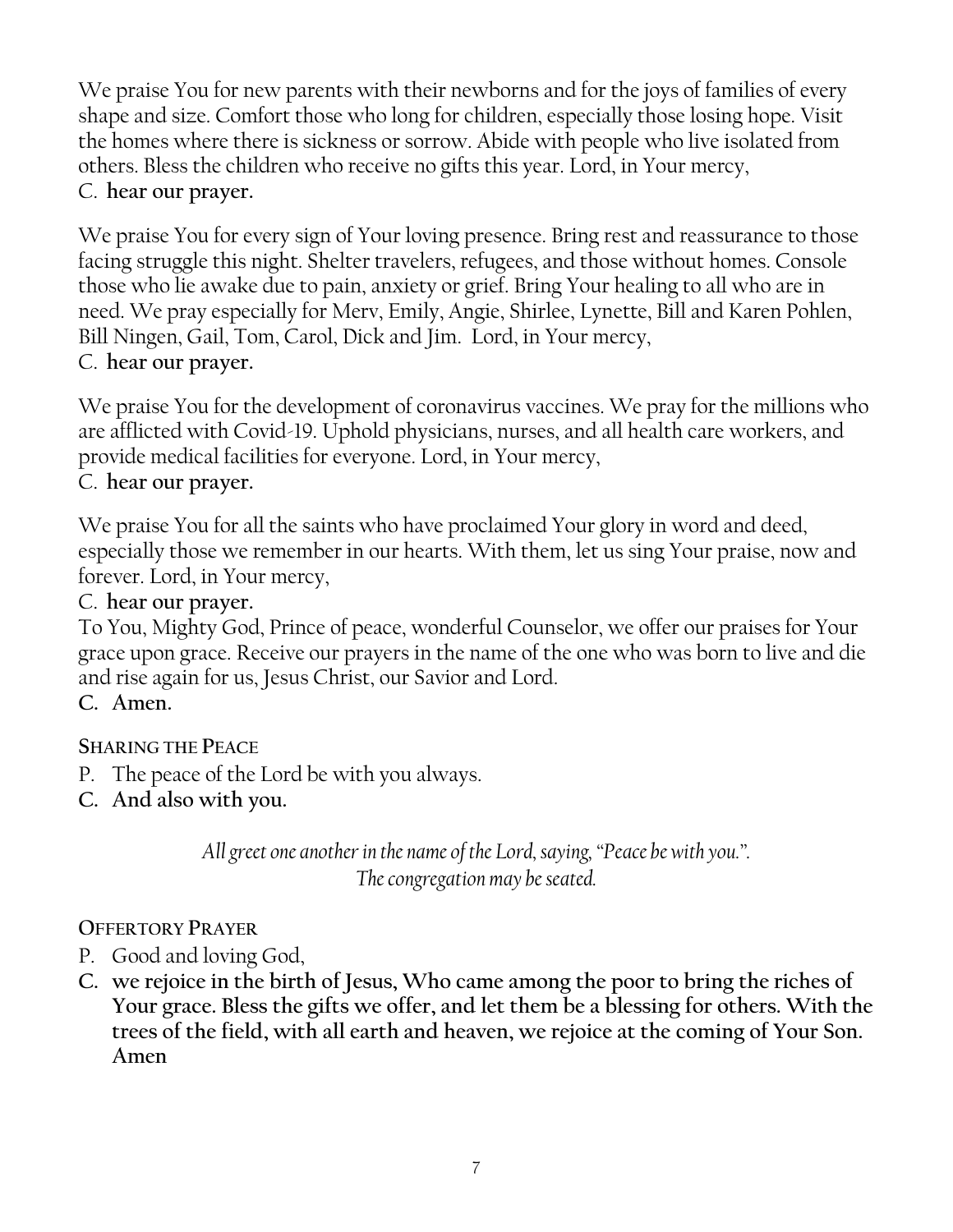**THE GREAT THANKSGIVING** 

- P. The Lord be with you.
- **C. And also with you.**
- P. Lift up your hearts.
- **C. We lift them to the Lord.**
- P. Let us give thanks to the Lord our God.
- **C. It is right to give God thanks and praise.**

#### **EUCHARISTIC PRAYER**

- P. Holy God, Creator of all … and daughters.
- **C. Amen.**
- P. In the night … will be restored in Him.
- **C. Amen. Come, Lord Jesus.**
- P. By Your Spirit … both now and forever.
- **C. Amen.**

**THE LORD'S PRAYER**

- P. Gathered into one by the Holy Spirit, let us pray as Jesus taught us
- **Our Father, Who art in heaven,**

**hallowed be Thy name,** 

**Thy kingdom come, Thy will be done on earth as it is in heaven.**

**Give us this day our daily bread; and forgive us our trespasses as we forgive those who trespass against us; and lead us not into temptation,** 

**but deliver us from evil.** 

**For Thine is the kingdom,** 

**and the power, and the glory,**

**forever and ever. Amen.**

*All baptized Christians who wish to receive the body and blood of our Lord Jesus Christ are welcome. Follow the directions of the ushers. After you receive the bread, please proceed to the tray with the covered cups and take one. Remember to keep six feet of distance between your family and the next!*

# **POST-COMMUNION PRAYER**

- P. Great and gracious God, we thank You that in this holy meal the true Light has come to dwell in us. As we return into the world You love, may we take to all people the good news of Jesus Christ, in Whose name we pray.
- **C. Amen**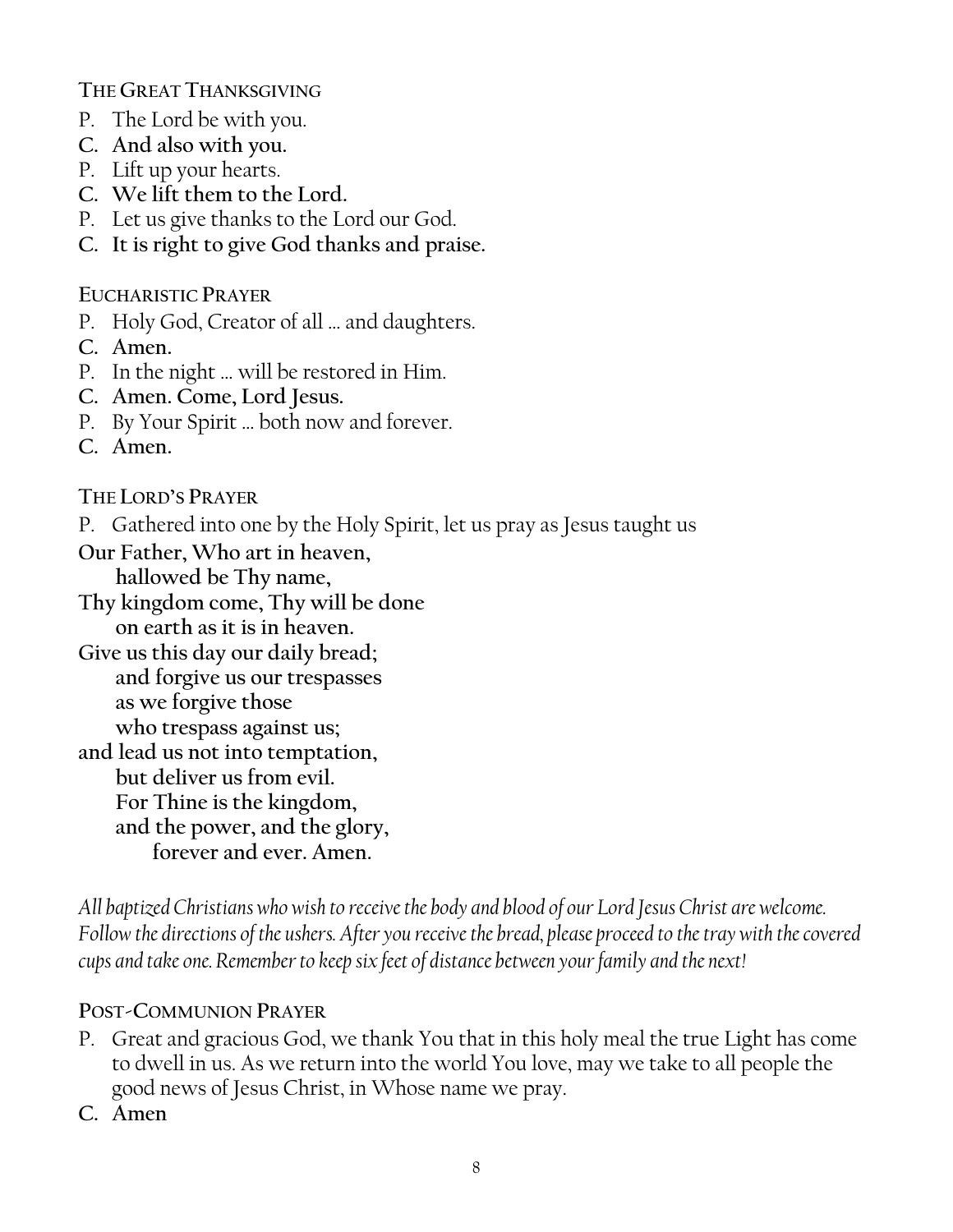*The Ushers will hold lit candles at the end of each row before the reading of the Gospel. Please hold your lit candle upright and tilt the unlit candle to light.*

**SERVICE OF LIGHT**

**THE GOSPEL OF THE INCARNATION** St. John 1:1-14

**THE HYMN OF CHRISTMAS EVE** *Silent Night*

- 1. Silent night, holy night! All is calm, all is bright Round yon virgin mother and Child. Holy Infant, so tender and mild, Sleep in heavenly peace, sleep in heavenly peace.
- 2. Silent night, holy night! Shepherds quake at the sight; Glories stream from heaven afar, heav'nly hosts sing, Alleluia! Christ, the Savior, is born! Christ, the Savior, is born!
- 3. Silent night, holy night! Son of God, love's pure light Radiant beams from Your holy face, with the dawn of redeeming grace, Jesus, Lord, at Your birth. Jesus, Lord, at Your birth.

# **BENEDICTION**

- P. May Christ, born into time to bring endless peace, guide your days and years in righteousness from this time onward and forevermore. Holy Incarnate Majesty, Holy Incarnate Word, Holy Abiding Spirit, Father,  $+$  Son and Holy Spirit bless you now and forever.
- **C. Amen**

**RECESSIONAL HYMN** *Hark! The Herald Angels Sing*

1. Hark! The herald angels sing, "Glory to the newborn king; Peace on earth and mercy mild, God and sinners reconciled." Joyful, all you nations rise; join the triumph of the skies; With angelic hosts proclaim, "Christ is born in Bethlehem!"

*Refrain:* Hark! The herald angels sing, "Glory to the newborn king!"